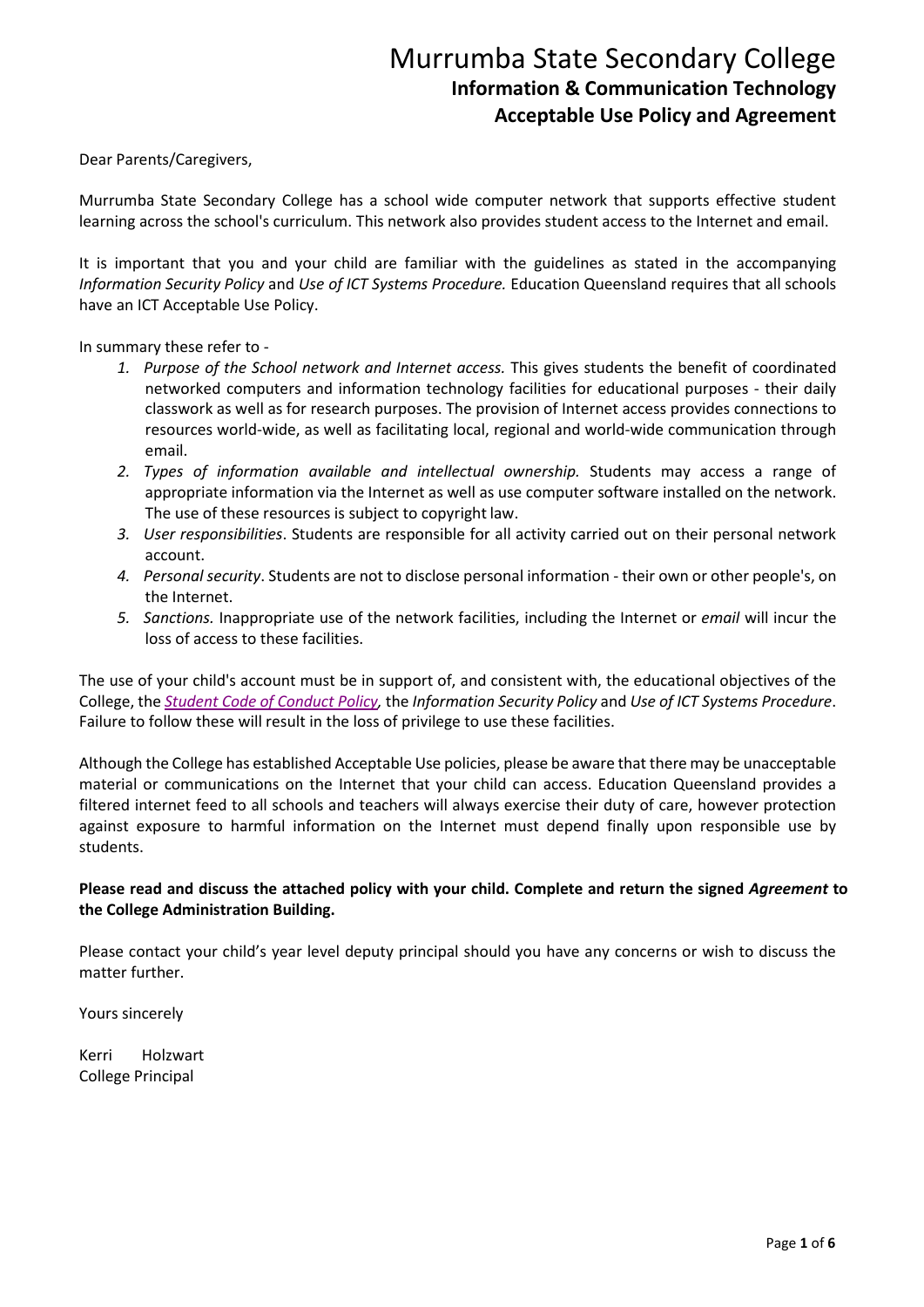The department's [Digital Strategy 2019-2023](https://qed.qld.gov.au/publications/strategies/digital-strategy) supports the investment in new foundations for contemporary learning, with near-seamless access to information and digital technologies at any time. Essential tools for providing these innovative educational programs include the intranet, internet, email and network services (such as printers, display units and interactive whiteboards) that are available through the department's ICT network. These technologies are vital for the contemporary educational program provided in QLD schools.

This policy sets out guidelines for the acceptable use of Information and communication technology (ICT) at Murrumba State Secondary College. Including access to and use of the internet and email, which are essential tools for schools in the provision of innovative educational programs. It is essential that students and Parents/Caregivers understand and acknowledge these policies and responsibilities.

### **RESPONSIBILITIES OF STUDENTS**

### **A Word to Students on Personal Responsibility**

When you are using the College network, it may feel like you can more easily break a rule and not get caught. This is not really true because whenever you do something on a network you leave little "electronic footprints," so the odds of getting caught are really about the same as they are in the real world. The fact that you can do something or think you can do something without being caught does not make it right to do so. Student devices should be backed up regularly; failure to do so is not grounds for extensions for assessment tasks. Noneducational programs are not to be installed on student devices used at the College.

The Department has supplied every student with up to 5 Terra-Bytes of storage on their OneDrive student account. Students are to use their OneDrive for storing document whilst enrolled at the College. Personal storage (e.g. USBs or external hard drives) are not permitted as these may contain viruses, malware and that personal files may be deleted by the DET security systems.

#### **The College network is for storage and access of College course related materials only.**

#### **Responsibilities for using a personal mobile device on the department's network**

- Students must complete and comply with the [College BYOD policy document](https://murrumbassc.eq.edu.au/Supportandresources/Formsanddocuments/Documents/BYOD%20Forms%20and%20Documents/murrumba_acu_policy_byod.pdf) before bringing or connecting their device to the College network.
- Students are responsible for the security, integrity, insurance and maintenance of their personal mobile devices and their private network accounts.
- Where possible, appropriate anti-virus software has been installed and is being managed.
- Students must follow any advice provided on best security requirements e.g. password protection.
- Any inappropriate material or unlicensed software must be removed from personal mobile devices before bringing the devices to the College and such material is not to be shared with other students.
- Unacceptable use will lead to the mobile device being confiscated by department employees, with its collection/return to occur at the end of the school day where the mobile device is not required for further investigation.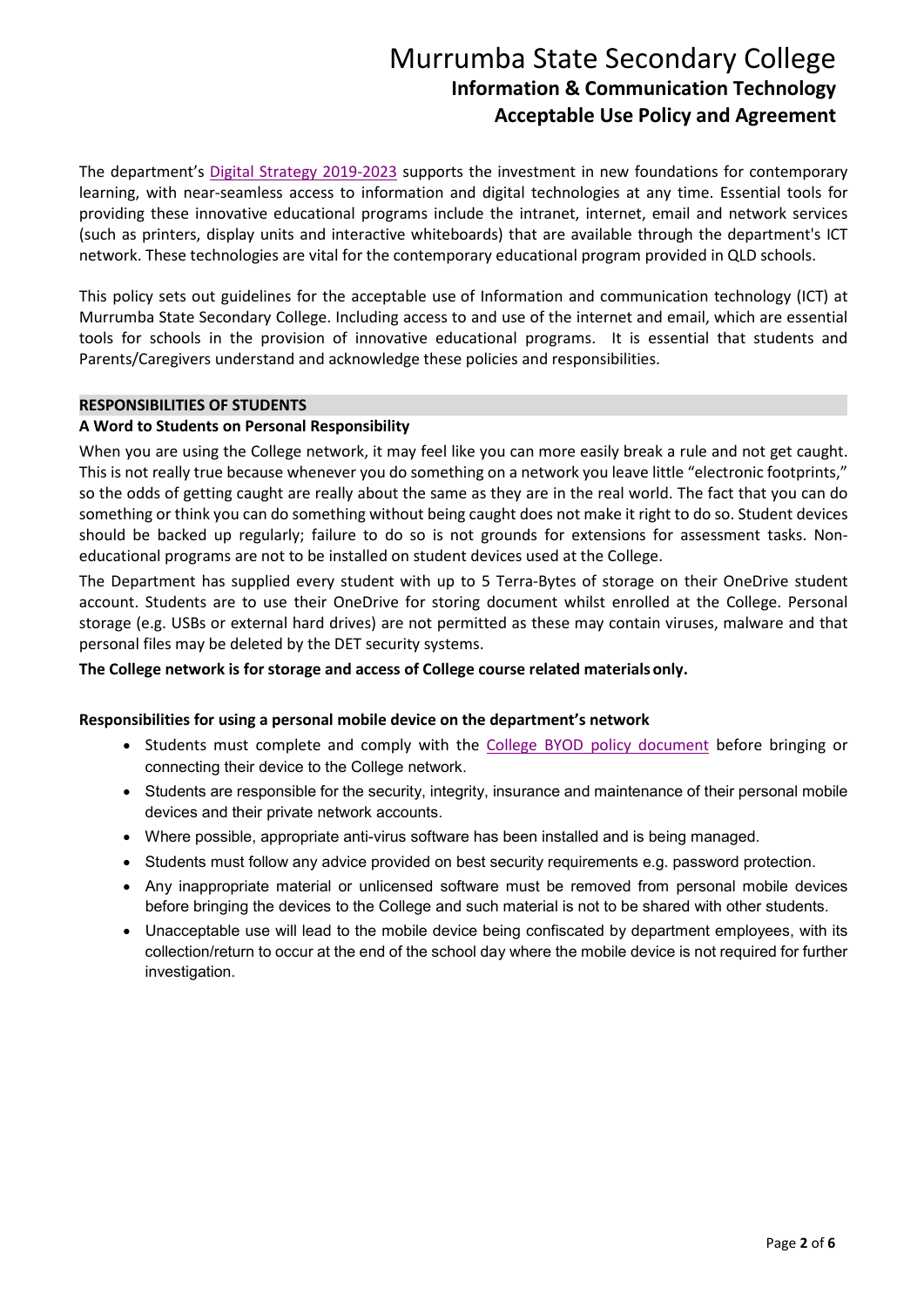### **Acceptable/appropriate use/behaviour by a student**

It is acceptable for students while at the College to:

- use mobile devices for:
	- o assigned class work and assignments set by teachers
	- o developing appropriate literacy, communication and information skills
	- o authoring text, artwork, audio and visual material for publication on the intranet or internet for educational purposes as supervised and approved by the College
	- o conducting general research for school activities and projects
	- o communicating or collaborating with other students, teachers, their parents or experts in relation to school work
	- o accessing online references such as dictionaries, encyclopaedias, etc.
	- o researching and learning through the department's eLearning environment
- be courteous, considerate and respectful of others when using a mobile device
- switch off and place out of sight the mobile device during classes, when these devices are not being used in a teacher-directed activity to enhance learning
- use their personal mobile device for private use before or after school, or during recess and lunch breaks, in accordance with [Student Code of Conduct](https://murrumbassc.eq.edu.au/SupportAndResources/FormsAndDocuments/Documents/Student%20Code%20of%20Conduct%20-%20Murrumba%20SSC.pdf)
- seek teacher's approval where they wish to use a mobile device under special circumstances.

#### **Unacceptable/inappropriate use/behaviour by a student**

It is unacceptable for students while at the College to:

- use a mobile device in an unlawful manner
- download, distribute or publish offensive messages or pictures
- use obscene, inflammatory, racist, discriminatory or derogatory language
- use language and/or threats of violence that may amount to bullying and/or harassment, or stalking
- insult, harass or attack others or use obscene or abusive language
- deliberately waste printing and internet resources
- damage computers, printers or network equipment
- commit plagiarism or violate copyright laws
- ignore teacher directions regarding the use of social media, online email and internet chat
- send chain letters or spam email (junk mail)
- share their own or others' personal information and/or images which could result in risk to themselves or another person's safety
- knowingly download viruses or any other programs capable of breaching the department's network security
- use in-phone cameras inappropriately, such as in change rooms or toilets
- invade someone's privacy by recording personal conversations or daily activities and/or the further distribution (e.g. forwarding, texting, uploading, Bluetooth use etc.) of such material
- use the mobile phone (including those with Bluetooth functionality) to cheat during exams or assessments
- take into or use mobile devices at exams or during class assessment unless expressly permitted by department employees.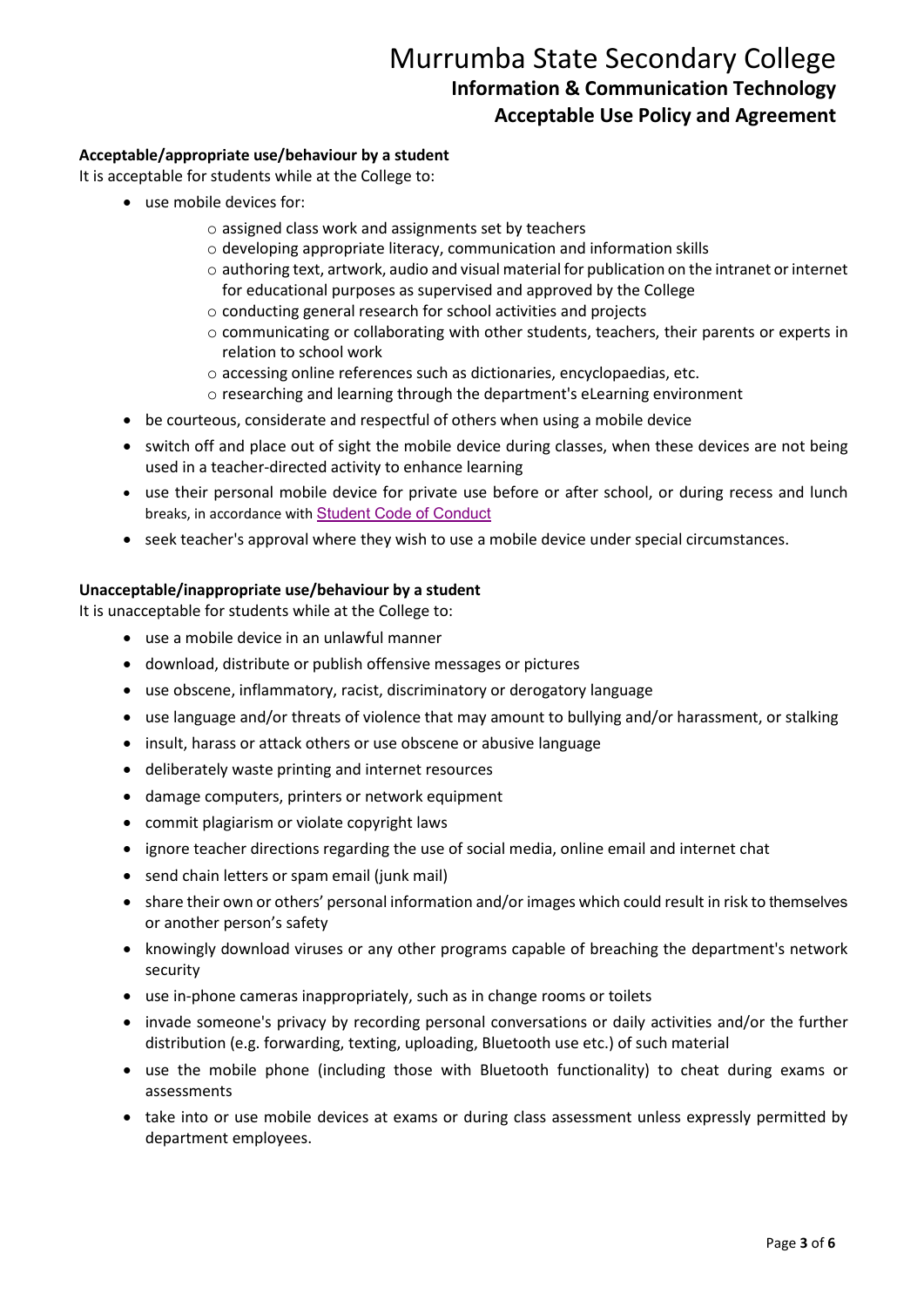#### **Social Media**

Students must not use social media inappropriately such as:

- Using College images and logos to create unofficial social media pages
- Uploading images of department employees or other students without consent
- Spreading fictional information that can damage the College

Our College is committed to promoting a safe and supportive learning environment and students involved in the posting of inappropriate material on websites may be disciplined in line with the **Student Code of Conduct** 

#### **Authorisation and controls**

The principal reserves the right to restrict student access to the College's ICT services, facilities and devices if access and usage requirements are not met or are breached. However restricted access will not disrupt the provision of the student's educational program. For example, a student with restricted College network access may be allocated a stand-alone computer to continue their educational program activities.

The Department of Education monitors access to and use of its network. For example, email and internet monitoring occurs to identify inappropriate use, protect system security and maintain system performance in determining compliance with state and departmental policy.

The department may conduct security audits and scans, and restrict or deny access to the department's network by any personal mobile device if there is any suspicion that the integrity of the network might be at risk.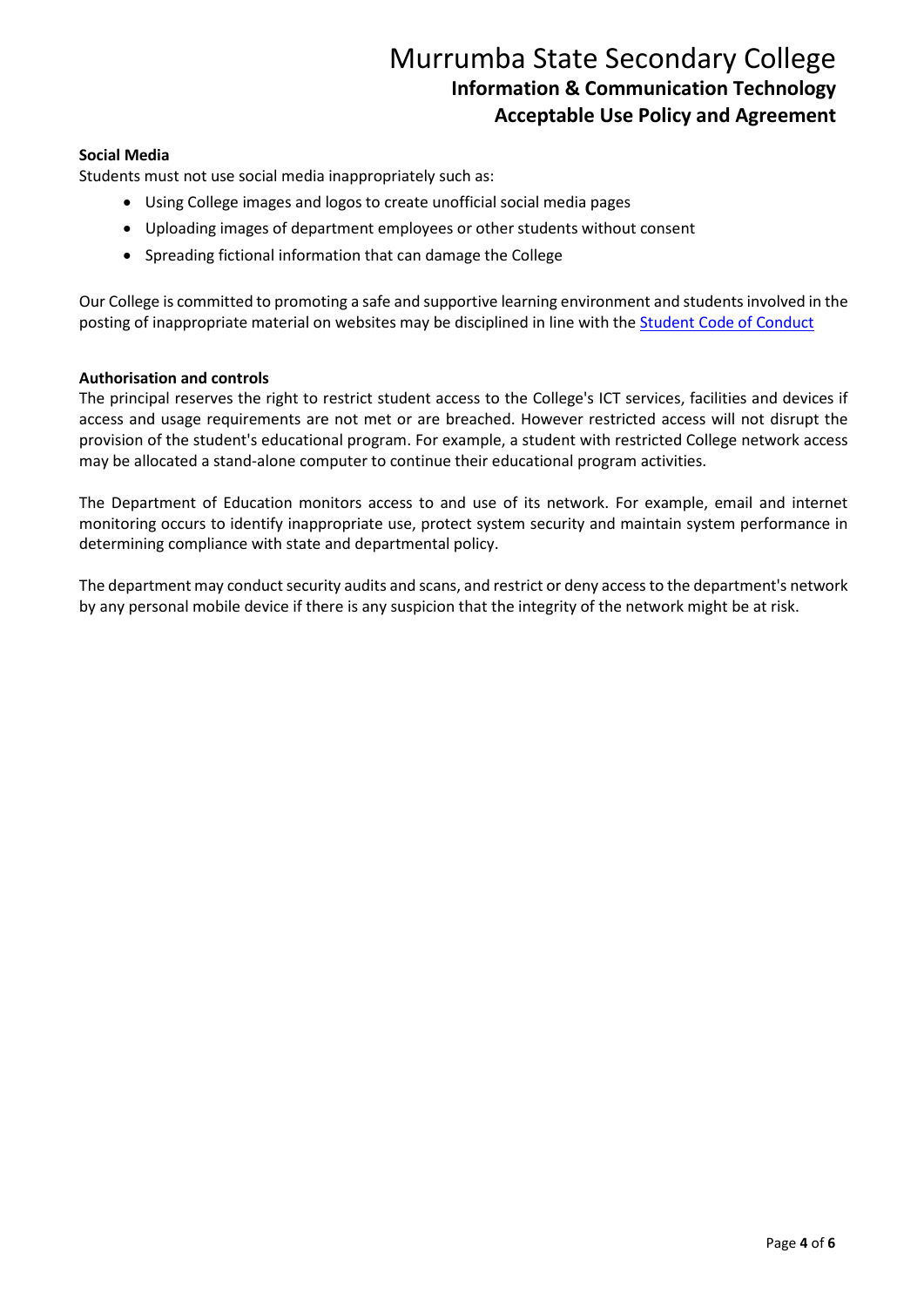#### **Student Agreement**

I understand that the College's information and communication technology (ICT) services, facilities and devices provide me with access to a range of essential learning tools, including access to the internet. I understand that the internet can connect me to useful information around the world.

While I have access to the College's ICT services, facilities and devices: I will use it only for educational purposes; I will not undertake or look for anything that is illegal, dangerous or offensive; and I will not reveal my password or allow anyone else to use my College account.

Specifically, in relation to internet usage, should any offensive information appear on my screen I will close the window and immediately inform my teacher quietly, or tell my parents/guardians if I am at home.

If I receive any inappropriate emails at the College I will tell my teacher. If I receive any at home I will tell my parents/guardians.

When using email or the internet I will not:

- reveal names, home addresses or phone numbers mine or that of any other person
- use the College's ICT service, facilities and devices (including the internet) to annoy or offend anyone else.

I understand that my online behaviours are capable of impacting on the good order and management of the College whether I am using the College's ICT services, facilities and devices inside or outside of school hours.

I understand that if the College decides I have broken the rules for using its ICT services, facilities and devices, appropriate action may be taken as per the College'[s Student Code of Conduct](https://murrumbassc.eq.edu.au/SupportAndResources/FormsAndDocuments/Documents/Student%20Code%20of%20Conduct%20-%20Murrumba%20SSC.pdf)*,* which may include loss of access to the network (including the internet) for a period of time.

I have read and understood this procedure/policy/statement/guideline and th[e Student Code of Conduct.](https://murrumbassc.eq.edu.au/SupportAndResources/FormsAndDocuments/Documents/Student%20Code%20of%20Conduct%20-%20Murrumba%20SSC.pdf)

I agree to abide by the above rules/the procedure/policy/statement/guideline.

(Student's name)

(Student's signature) \_\_ \_/ /2022